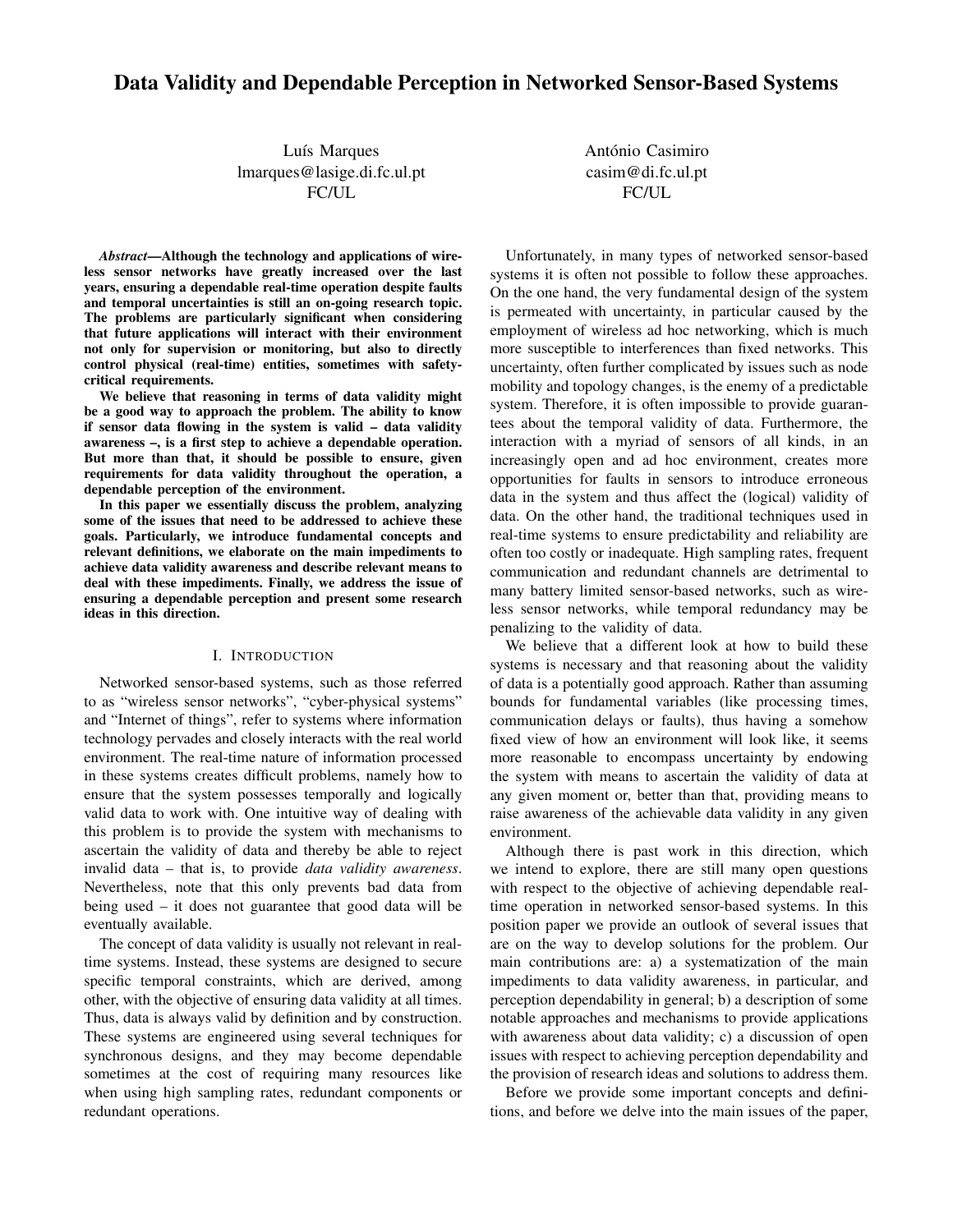in the next section we overview some related work, in which real-time or predictability concerns despite uncertainties affecting the operation have also been considered.

#### II. RELATED WORK

The challenges in predictability and efficiency in network sensor-based systems start at the lowest levels. Low power systems, such as wireless sensor networks, have limited communication coverage and have to be densely deployed, which leads to the need of efficient MAC layer protocols. At this level inefficiencies are mostly the result of packet collisions, overhearing packets destined to other nodes, control packet overhead and idle listening [1]. Different protocols have been proposed to address these challenges (see [1] for an overview), but no protocol has been accepted as a standard, as no single one has been found best for all types of applications. The available protocols have different efficiencies, latencies and predictability, with different resilience to collisions and interference. Limited research has been done regarding integrating MAC layer protocols with network layer protocol to optimize medium access control based on successful and unsuccessful packet routing and, to our knowledge, no research has looked into optimizing the MAC layer depending on the predictability, efficiency and latency requested at the application level.

Going into the other network layers, several protocols exist which try to prioritize real-time traffic, with different approaches and specific aims.

The EDDD protocol extends [2] the concept of directed diffusion, which uses the application context in data dissemination, with support for routing priorities, resulting in better energy conservation and packet delays.

[3] includes an integrated MAC and network cross-layer protocol for efficient, timely transmission of packets, with dynamic adaptation to application requirements, providing an average reliability using probabilistic parameters.

The RAP architecture [4] tries to provide real-time communication in large-scale wireless sensor networks by implementing a new packet scheduling policy that accounts for both data deadlines and transmission distances, reducing deadline misses for packets far-away from their destination.

The  $(RT)^2$  [5] protocol tries to address the real-time and reliability issues occurring in networks where both sensing and actuation occur (sensor and actor networks). Most significantly, it considers the assumption that several sensor readings are necessary for reliability and tries to adapt transmission rates to obtain the necessary number of readings.

[6] improves timing guarantees in highly dynamic sensor networks, such as mobile robotic sensor networks. It argues that the root cause of routing failures in these networks is the delay between the creation of the routes and their use, and proposes delaying route calculation to the latest possible time – when packets are transmitted. Simulations of this lazy-binding routing show a 10 fold improvement of packet delivery in highly mobile sensor network.

All of these protocols improve performance in some specific set of conditions. But, even though some are billed as providing real-time quality, they are either best-effort or they adapt in such a way that doesn't guarantee applicationlevel requirements.

One area where the conflict between timing issues and energy conservation has been particularly onerous is that of multimedia streaming in wireless sensor networks. [7] presents a survey of this field. It investigates the requirements of multimedia streams (high throughput, low endto-end delay, low jitter, high computational power) and the various solutions available at the application, network and MAC layers. In short, it concludes that existing MAC and network layer protocols present a few different mechanisms that try to improve performance but are still very limited in achieving application-level dependability objectives. As such, the authors suggest cross-layer solutions, which try to map application requirements at the various communication levels.

At the middleware level there is some relevant work for timely and dependable network sensor-based systems. Two important features are support for QoS and support for adaptation. [8] presents a survey of middleware for wireless sensor networks, which includes an analysis of QoS support. [9] offers a survey on adaptable middleware for wireless sensor networks.

QoS in WSNs is identified as still being an open research issue, and that future work should focus on *collective* QoS metrics. That is, not in terms of how data is gathered from individual sensors but from groups of sensors whose information is correlated, due to the dense WSN deployments. This is compatible with the possibility of using data validity as a measure of QoS, since it incorporates the effects of all factors affecting the environment perception. The analysis of [9] also encompasses QoS and it considers the MiLAN middleware as the only one with significant QoS capabilities. Nevertheless, this middleware is oriented towards personal medical monitoring and its QoS mechanisms only tackle the issue of sensor reliability.

Given this brief survey of related work, a general observation is that the typical trend is to find solutions that improve performance and trade-offs, but no solutions are specifically directed to support a dependable operation, for instance by providing awareness of the operational conditions or driving adaptation in order to satisfy a given application bound or requirement (i.e., achieving dependable adaptation).

## III. FUNDAMENTAL CONCEPTS AND DEFINITIONS

In this paper we are considering a system model composed by sensor nodes, which acquire and propagate sensed environment data; a wireless network, which links the sensor nodes; and one or a few sink nodes, which receive sensor data. Applications execute in sink nodes, and their correctness criteria depend on the validity of sensed data. These applications can be of monitoring or control type and are data centric, in that they are highly dependent on the sensed data. For example, to control robots in industrial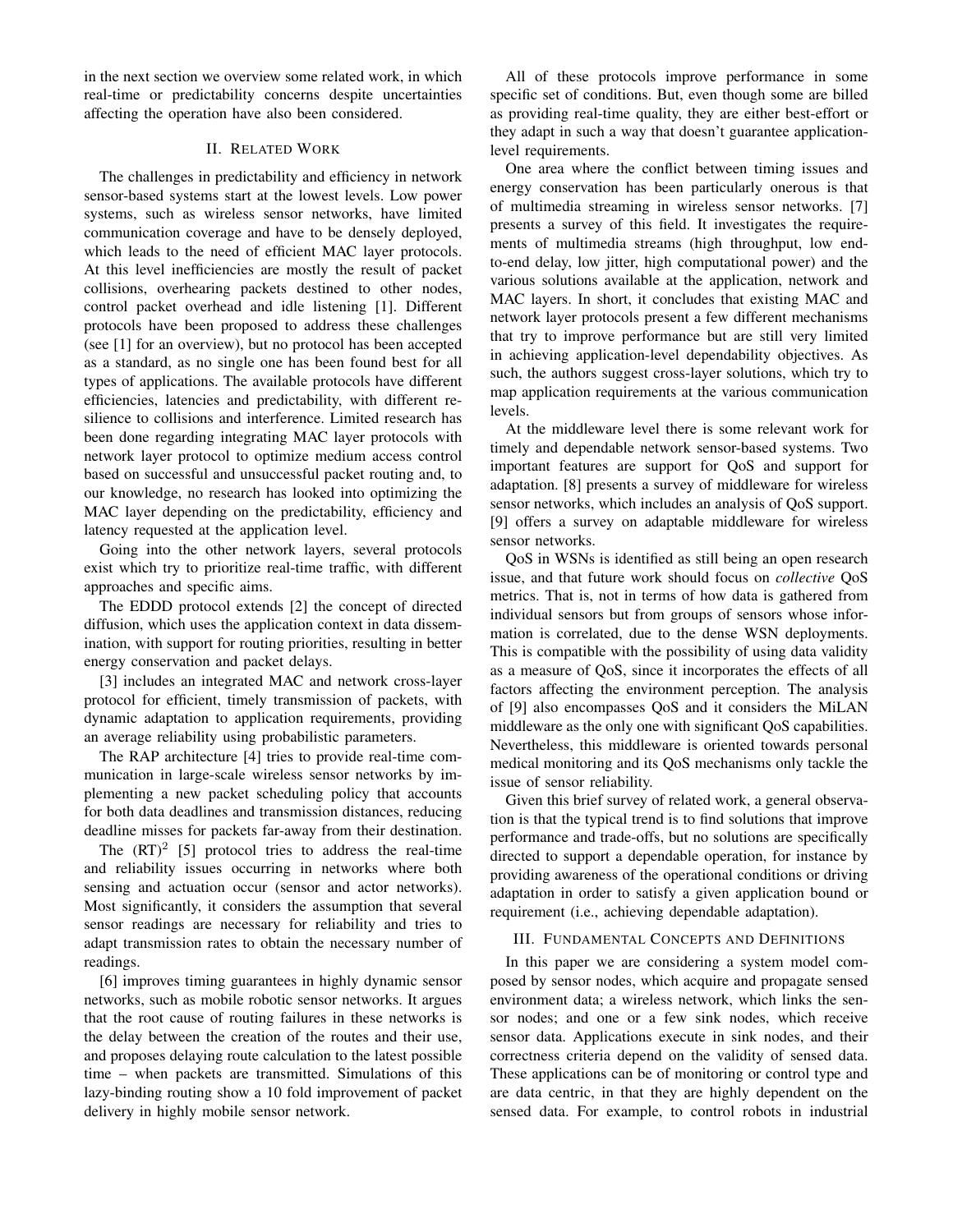environments, which may even need to cooperate, they can behave as a sink of a sensor network which feeds them the positions and velocities of moving objects, but the robots must be aware of the validities of that data for safe operation.

We consider the employment of middleware services in sink nodes, and possibly also on sensor nodes. The services will provide support and facilitate the programming of these data-centric applications, by dealing with mechanisms such as timely propagation of data (at sensor nodes) and assisting in dependable application adaptation (at sink nodes).

One of our main concerns is, therefore, to understand the several issues related to ensuring the validity of sensed data.

Networked sensor-based applications typically have to acquire the state of physical entities (temperature, speed, distance, light intensity, etc), whose values are continuously evolving with time. In the literature, these have been called time-value entities or *Real-Time entities* (RTe) [10]. A RTe is sampled in the system periphery and the value, which is a representation of the RTe at a certain time instant, is kept in a *Real-Time representative* (RTr).

The system architect is then concerned only with the RTr, the internal system representation of the physical entity. Clearly, one issue is that this RTr is a discrete representation whose value becomes increasingly inconsistent, over time, with the real value of the entity. Therefore, to ensure correctness it is necessary that the representation error is kept sufficiently small, within a bound defined by the system designer. In other words, it is necessary to ensure that an RTr is *temporally consistent* with the RTe at all times.

In controlled and predictable environments it is usually possible to update the RTr periodically in order to solve the problem. However, this is not typically the case in networked, open and dynamic systems, or when the resources are limited. In these cases, it may be sufficient to be aware if the RTr is temporally consistent. To this end, the possibility of defining an interval during which the RTr will be temporally consistent is sufficient. This interval is called *temporal accuracy interval* for control [11] or *absolute validity interval* for databases [12].

In the context of networked sensor-based systems, there will be mechanisms to sense physical entities, process data and make it available for application use. The main objective is to perceive the surrounding environment and thus we call them *perception mechanisms*. The goal is to enrich these mechanisms with means to achieve *data validity awareness* or, better yet, secure some required *perception quality*.

We define data validity awareness as the possibility of knowing if the RTr is still valid. Then, we define perception quality as the error between the RTr and the RTe. The smaller the error, the higher the perception quality. Ideally, the application should be able to specify a desired perception quality, to be maintained throughout the operation, thus achieving temporal consistency. However, given the unpredictability characteristics of the considered environments, we believe that the best that can be done is estimating the achievable perception quality, not assuring it. As we discuss in Section VI, the possibility of providing a measure of the confidence, or coverage, of the assumed error, or perception quality, is one possible approach to achieve dependable perception.

## IV. IMPEDIMENTS TO DATA VALIDITY AWARENESS AND **PERCEPTION**

From the above discussion it may seem that it is quite easy to achieve data validity awareness or even being able to dependably perceive the environment. However, this depends on the assumed environment, system and fault model. Therefore, in the following paragraphs we provide a brief systematization of the main issues, or impediments, that should be taken into consideration when addressing the problem.

We first look at the environment. It is fundamental to understand that the objective is to perceive the state of the environment, which is the state of physical dynamic entities. Clearly, a perceived value (a sample of the state) obtained at a certain moment can only be useful to infer the state at some later moment if the physical entity's dynamics is not arbitrary. Otherwise, a sample would only be useful to characterize the state at the precise moment the sample was obtained, in the past. The dynamics of the environment is thus an intrinsic impediment to dependable perception or validity awareness. To deal with that, it is necessary that assumptions concerning physical entities' behavior can be stated and will hold. Fortunately, this is the typical case, since at a macro-scale it is usually possible to assume that time-value entities like speed, temperature or distance vary sufficiently slow such that bounds exist on the maximum deviation between a sampled value (taken at some instant t) and the real value (at an instant  $t + \Delta$ ). Nevertheless, care must be taken to ensure that assumptions are valid, that is, they have enough coverage in the concrete considered environment.

Regarding the system model, as we have been saying, we are interested in systems of uncertain synchrony, in which it is not possible to assume bounds on processing or communication delays, at least in general. In fact, at the system edges, in the sensor nodes, it may be reasonable to assume a real-time behavior. This makes it impossible to simply assume that real-time representatives in sink or other central processing nodes, i.e., the perceived state, can be always up to date. The system synchrony properties are thus an impediment to dependable perception. To deal with that, there are reasonable assumptions that can be made which restrict the asynchrony of the system. We mention three of such restrictions.

- 1) First, it may be possible to assume that the system is synchronous, with a high probability (or coverage), provided that sufficiently high bounds are considered. This is reasonable for applications that can live with these high bounds and accept the occasional violation of the assumption.
- 2) Second, asynchrony can be restricted by adding synchronized clocks to the system. There exist solutions,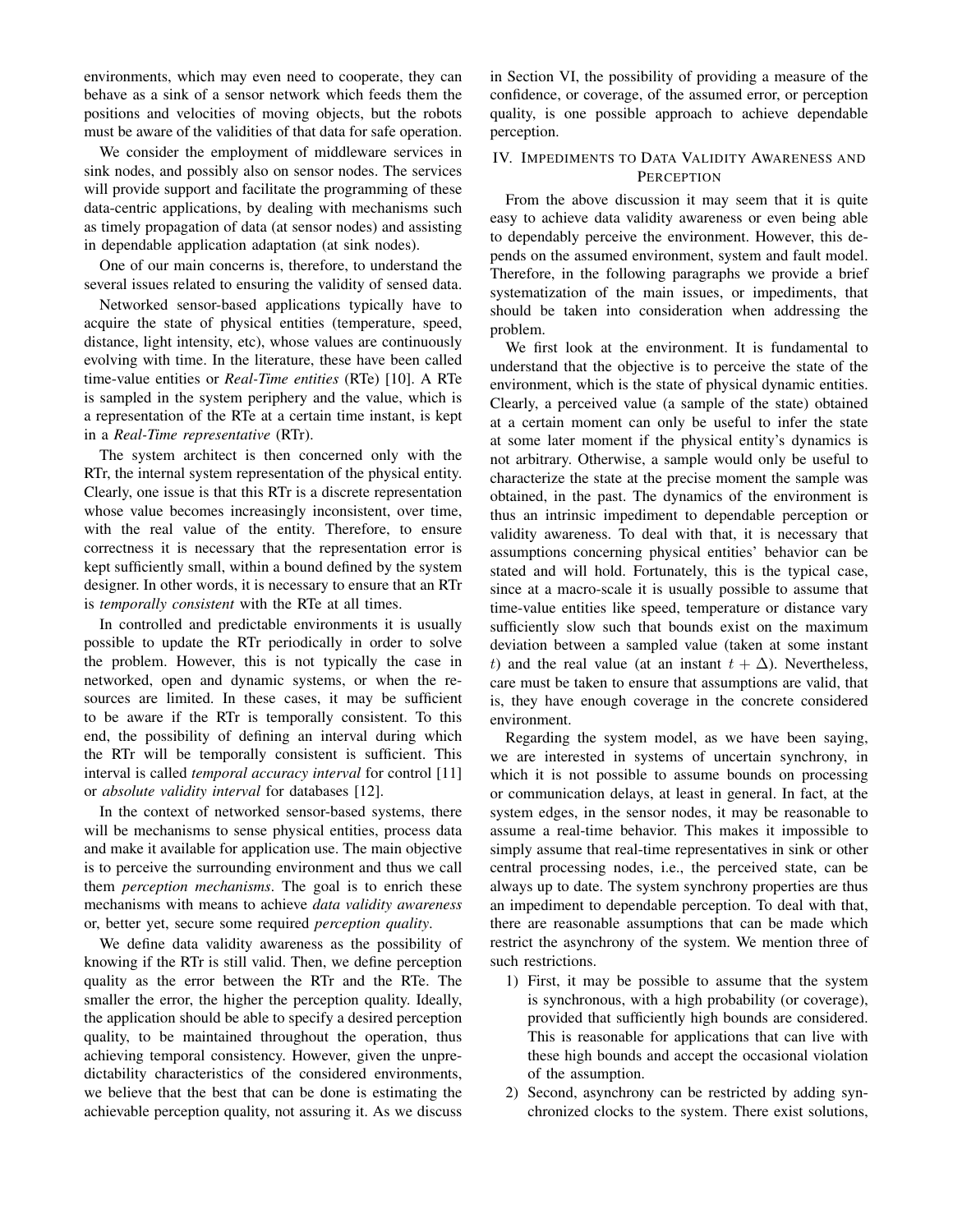namely based on external synchronization, which allow escaping the asynchrony of the network and thus limit the temporal gap between nodes in the system.

3) Finally, despite asynchrony, system timings are not arbitrary, but rather probabilistic. Asynchrony can thus be restricted if the probabilistic behavior of the system is known, or if it can be estimated from monitoring information. Differently from the firstly mentioned restriction, in this case the assumed bounds can vary during the execution and may be as good as allowed by the communication environment. They do not need to be too high if the environment is timely and will just be increased when synchrony degrades. On the other hand, this approach calls for adaptation capabilities, which may not always be implementable.

The last sort of impediments to dependable perception are faults in the system. Crash and omission faults prevent data from being collected or propagated in the system. Typically, the fault model must limit the number of such faults so that it may be possible to decide about the required degree of redundancy to deal with them. In networked sensorbased systems it is reasonable to assume the existence, or to build systems with multiple redundant sensor nodes and communication paths, such that these omissive faults can be handled. Regarding timing faults, they can occur if some of the above-mentioned restrictions to asynchrony are used to define a partially-synchronous model. In this case, it is important to carefully calculate the assumed bounds in order to reduce the probability of timing faults to acceptable levels.

Value faults can also considerably affect perception correctness, if not properly handled. In the distributed systems area, value faults tend to be disregarded, except when considering Byzantine environments, intrusions, or malicious nodes with the ability to change values. Otherwise, simple error correcting mechanisms ensure that accidental faults are handled and thus the fault model simply assumes that no value faults occur. In sensor-based systems the scenario is different. The process of acquiring the state of the environment, in sensors, is prone to several disturbing factors that may imply incorrect values being produced. In this case error correcting solutions are not applicable and therefore, this must be considered as an impediment to dependable perception. One way to deal with that is, once again, introducing redundant components. This is a typical solution that also makes use of sensor fusion techniques to sanitize, merge and process data. A less common solution implies understanding in detail the effects of disturbances on sensor produced values, and devise methods to specifically deal with each of those disturbances, for instance exploiting analytical models of the environment [13].

## V. MEANS TO OBTAIN VALIDITY AWARENESS

Data validity awareness can be achieved with solutions based on explicit timing of events, which make use of clocks and timestamps, or solutions based on the implicit assumptions about timeliness or quality of service levels, exploited by perception mechanisms. In any case, a model of the environment dynamics is always necessary.

The definition of temporal validity intervals is an expedited way of raising awareness about data validity at any given moment. This can be a simple approach when synchronized clocks are available. In this case, sensor nodes can add a timestamp of the acquisition instant to each data value. Even if sampling and timestamping cannot be done atomically, the observation error can usually be bounded (handling value faults is an orthogonal issue). The validity interval can then be derived from the observed state, the environment model and the perception quality (allowed error) specified by the application. Any node having these three pieces of information, and by inspecting its local clock, is thus able to know if data is still valid.

Without synchronized clocks, an alternative is to do "time accounting" using only local time and making the first restriction mentioned above about the system synchrony. Sensed data must carry a time value corresponding to its "age", which is updated whenever it leaves a node and arrives at another. Local durations are measured using local clocks and upper bounds are considered for the transmission latency. In this way, a node can always know how much time has elapsed since the sensed data was obtained and thus become aware if it is still valid. Note that in this case the solution is implicitly assuming that some temporal guarantees exist.

Different solutions that are not based on temporal validity intervals can also be considered. They involve perception mechanisms, aimed at securing data validity and a desired perception quality, whose correctness depends on assumptions about the timeliness of the system, possibly expressed in terms of a quality of service specification. For example, these mechanisms can be like those used in typical realtime systems, with periodic sampling of the environment and periodic communication, which will work correctly (ensuring always valid data) if the assumed bounds are satisfied. To achieve validity awareness in these cases, the implicit assumptions made by the mechanisms must be tracked, which implies monitoring the execution. When the assumed QoS or timeliness is not satisfied in a system node, then state data dependent on these assumptions is deemed as invalid. To some extent, this can be seen as a form of failure detection, that also detects the violation of global assumptions.

Data validity awareness is important, particularly if applications can react when they detect that the perceived environment state is invalid. This is the case, for instance, of applications with a fail-safe state to which they can switch. However, a more ambitious objective is to be able to configure the system in order to control how well assumptions will be satisfied and hence data will be valid. Achieving such dependable perception is discussed in the next section.

## VI. A DEPENDABLE PERCEPTION SERVICE

A dependable solution for environment perception must allow the system designer to know and to specify how